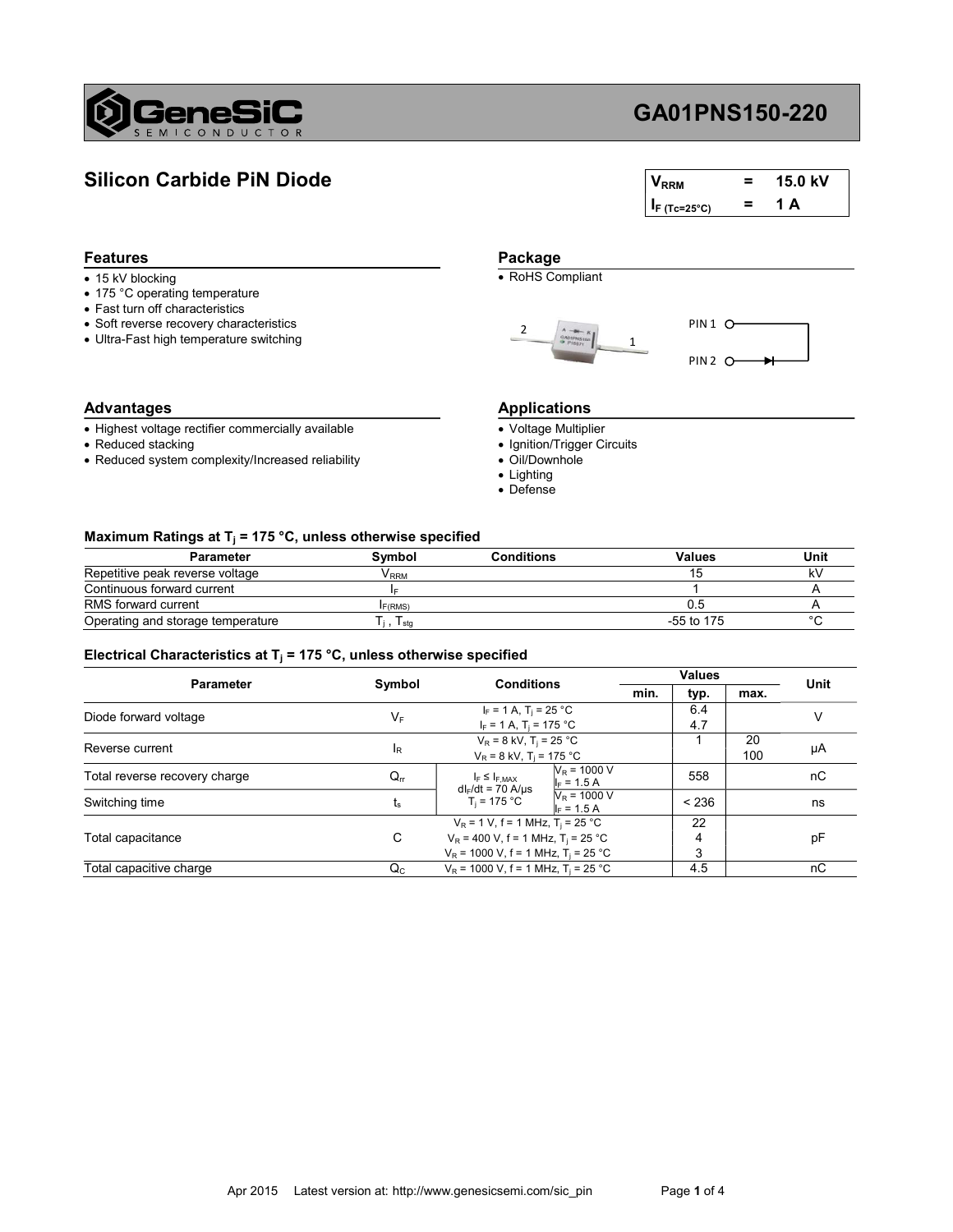# **GeneS**

# GA01PNS150-220





Figure 3: Typical Junction Capacitance vs Reverse Voltage Characteristics



Figure 5: Typical Turn Off Characteristics at  $T_j = 175^{\circ}$ C and  $V_R = 1000 V$ 



Figure 1: Typical Forward Characteristics Figure 2: Typical Reverse Characteristics at 25°C



Figure 4: Typical Turn Off Characteristics at  $I_k = 0.5$  A and  $V_R = 1000 V$ 



Figure 6: Reverse Recovery Charge vs Cathode Current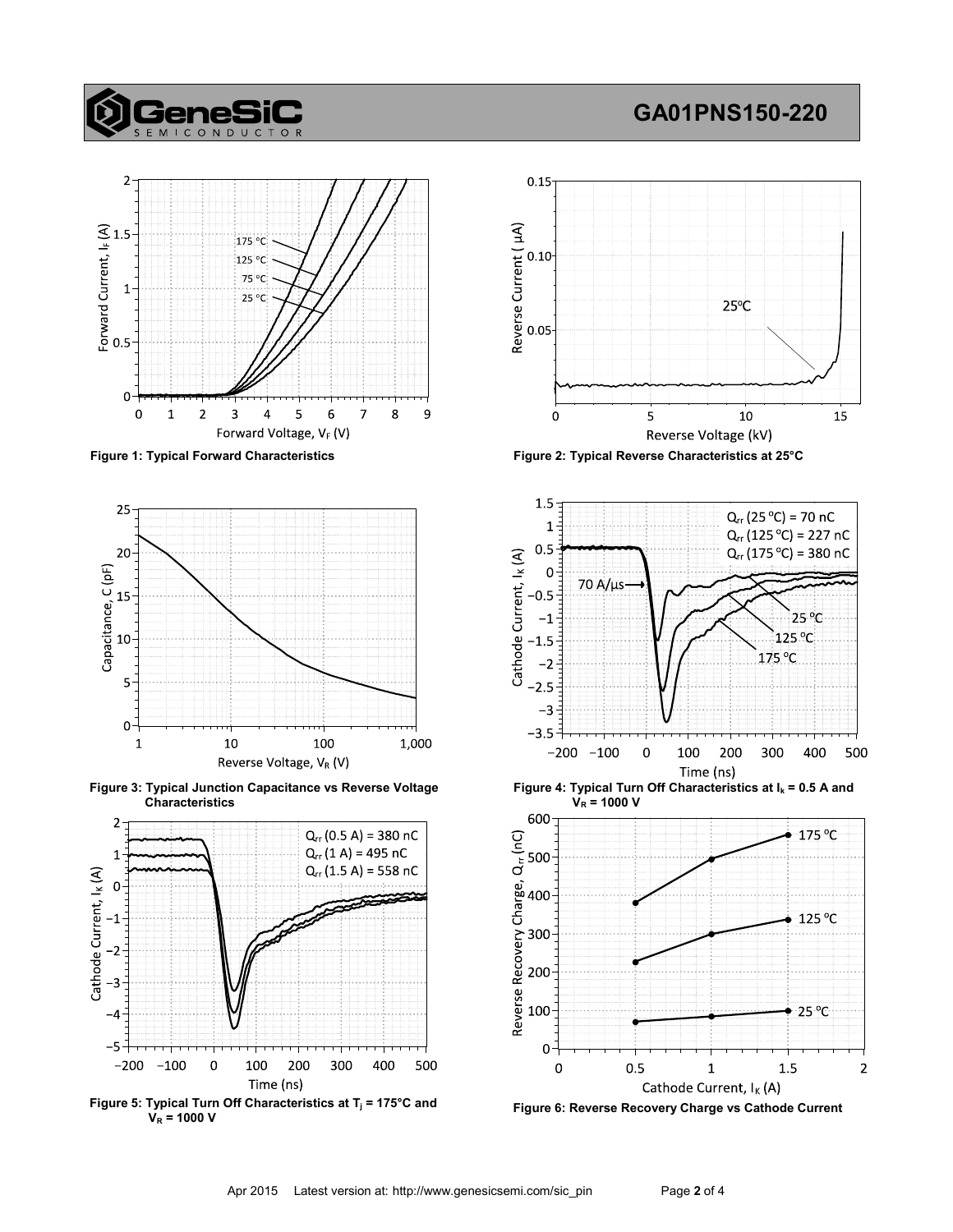# GA01PNS150-220



**enes** 

Figure 7: Reverse Recovery Time vs Cathode Current

### Package Dimensions:

### PACKAGE OUTLINE



### NOTE

1. CONTROLLED DIMENSION IS INCH. DIMENSION IN BRACKET IS MILLIMETER.

2. DIMENSIONS DO NOT INCLUDE END FLASH, MOLD FLASH, MATERIAL PROTRUSIONS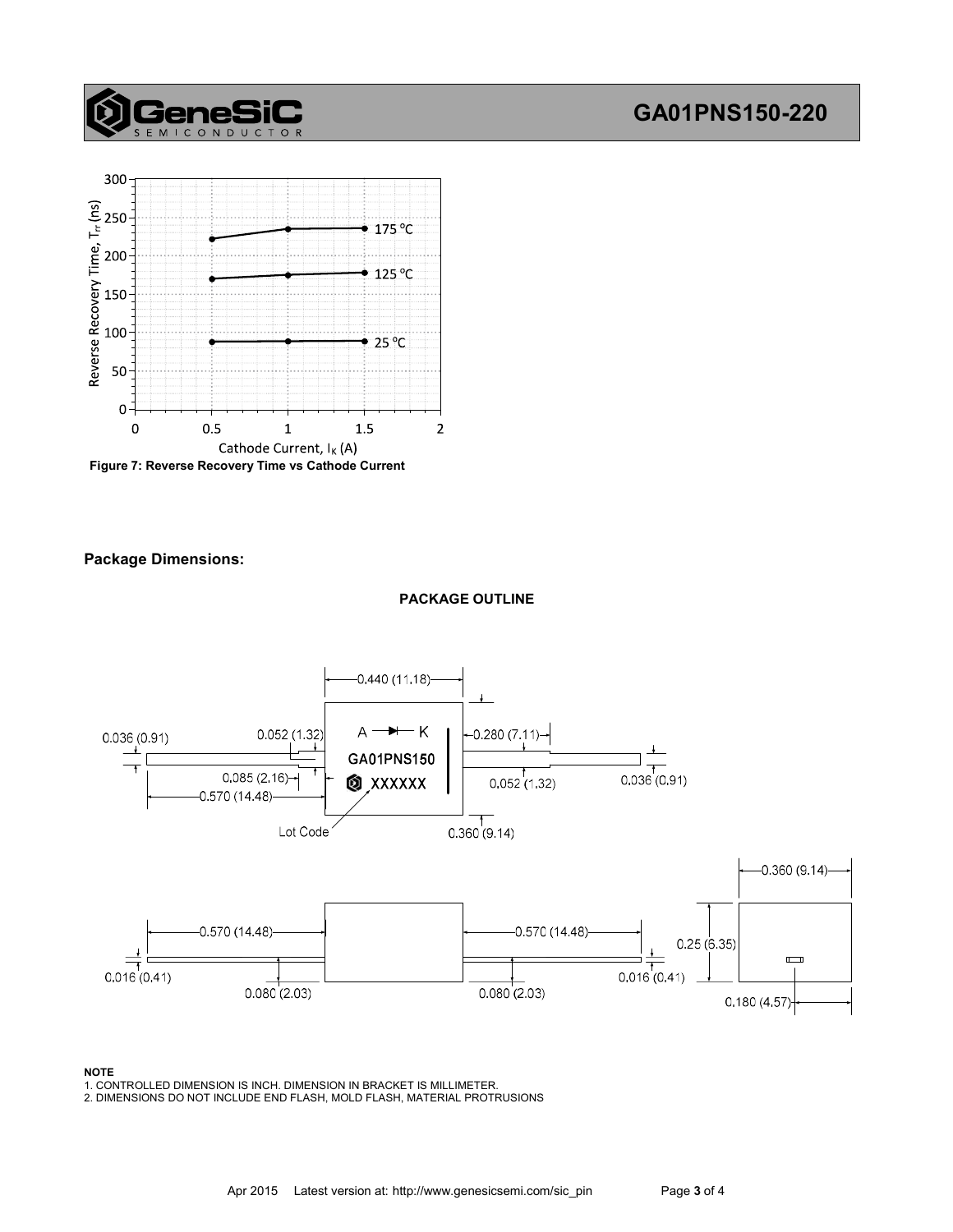

# GA01PNS150-220

| <b>Revision History</b> |          |                                    |            |  |
|-------------------------|----------|------------------------------------|------------|--|
| Date                    | Revision | Comments                           | Supersedes |  |
| 2015/04/30              |          | Updated Electrical Characteristics |            |  |
| 2014/11/07              |          | Initial release                    |            |  |

Published by GeneSiC Semiconductor, Inc. 43670 Trade Center Place Suite 155 Dulles, VA 20166

GeneSiC Semiconductor, Inc. reserves right to make changes to the product specifications and data in this document without notice.

GeneSiC disclaims all and any warranty and liability arising out of use or application of any product. No license, express or implied to any intellectual property rights is granted by this document.

Unless otherwise expressly indicated, GeneSiC products are not designed, tested or authorized for use in life-saving, medical, aircraft navigation, communication, air traffic control and weapons systems, nor in applications where their failure may result in death, personal injury and/or property damage.